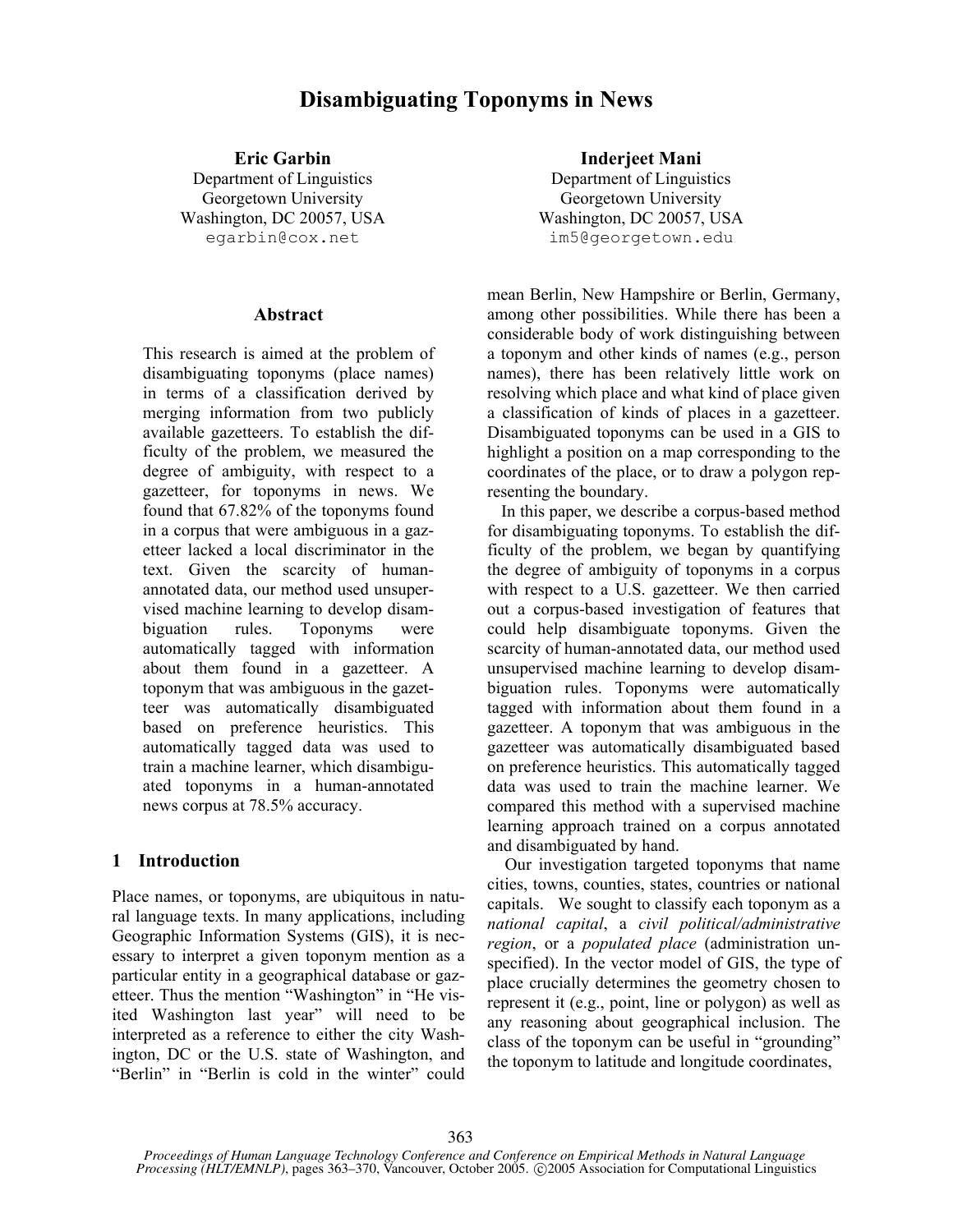| Entry<br><b>Number</b> | <b>Topony</b><br>m | U.S.<br>County      | <b>U.S. State</b>  | Lat-Long<br>(dddmmss) | Elevation (ft.<br>above<br>sea<br>level) | <b>Class</b>                    |
|------------------------|--------------------|---------------------|--------------------|-----------------------|------------------------------------------|---------------------------------|
| 110                    | Acton              | Middlesex           | Massachu-<br>setts | 422906N-<br>0712600W  | 260                                      | Ppl<br>$(popu-$<br>lated place) |
| 111                    | Acton              | Yellow-<br>stone    | Montana            | 455550N-<br>1084048W  | 3816                                     | Ppl                             |
| 112                    | Acton              | Ange-<br>Los<br>les | California         | 342812N-<br>1181145W  | 2720                                     | Ppl                             |

| Table 1. Example GNIS entries for an ambiguous toponym |  |  |  |  |  |
|--------------------------------------------------------|--|--|--|--|--|
|--------------------------------------------------------|--|--|--|--|--|

but it can also go beyond grounding to support spatial reasoning. For example, if the province is merely grounded as a point in the data model (e.g., if the gazetteer states that the centroid of a province is located at a particular latitude-longitude) then without the class information, the inclusion of a city within a province can't be established. Also, resolving multiple cities or a unique capital to a political region mentioned in the text can be a useful adjunct to a map that lacks political boundaries or whose boundaries are dated.

It is worth noting that our classification is more fine-grained than efforts like the EDT task in Automatic Content Extraction<sup>1</sup> program (Mitchell and Strassel 2002), which distinguishes between toponyms that are a Facility "Alfredo Kraus Auditorium", a Location "the Hudson River", and Geo-Political Entities that include territories "U.S. heartland", and metonymic or other derivative place references "Russians", "China (offered)", "the U.S. company", etc. Our classification, being gazetteer based, is more suited to GIS-based applications.

### **2 Quantifying Toponym Ambiguity**

#### **2.1 Data**

 $\overline{a}$ 

We used a month's worth of articles from the New York Times (September 2001), part of the English Gigaword (LDC 2003). This corpus consisted of 7,739 documents and, after SGML stripping, 6.51 million word tokens with a total size of 36.4MB). We tagged the corpus using a list of place names from the USGS Concise Gazetteer (GNIS). The resulting corpus is called MAC1, for "Machine Annotated Corpus 1". GNIS covers cities, states,

and counties in the U.S., which are classified as "civil" and "populated place" *geographical entities.* A *geographical entity* is an entity on the Earth's surface that can be represented by some geometric specification in a GIS; for example, as a point, line or polygon. GNIS also covers 53 other types of geo-entities, e.g., "valley," "summit", "water" and "park." GNIS has 37,479 entries, with 27,649 distinct toponyms, of which 13,860 toponyms had multiple entries in the GNIS (i.e., were ambiguous according to GNIS). Table 1 shows the entries in GNIS for an ambiguous toponym.

#### **2.2 Analysis**

Let E be a set of elements, and let F be a set of features. We define a feature g in F to be a *disambiguator* for E iff for all pairs  $\langle e_x, e_y \rangle$  in E X E,  $g(e_x) \neq g(e_y)$  and neither  $g(e_x)$  nor  $g(e_y)$  are nullvalued. As an example, consider the GNIS gazetteer in Table 1, let  $F = \{U.S.$  County, U.S. State, Lat-Long, and Elevation}. We can see that each feature in F is a disambiguator for the set of entries  $E = \{110, 111, 112\}.$ 

Let us now characterize the mapping between texts and gazetteers. A string s1 in a text is said to be a *discriminator within a window w* for another string s2 no more than w words away if s1 matches a disambiguator d for s2 in a gazetteer. For example, "MT" is a discriminator within a window 5 for the toponym "Acton" in "Acton, MT," since "MT" occurs within a  $\pm$ 5-word window of "Acton" and matches, via an abbreviation, "Montana", the value of a GNIS disambiguator U.S. State (here the tokenized words are "Acton", ",", and "MT").

A trie-based lexical lookup tool (called LexScan) was used to match each toponym in GNIS against the corpus MAC1. Of the 27,649 distinct toponyms

<sup>1</sup> www.ldc.upenn.edu/Projects/ACE/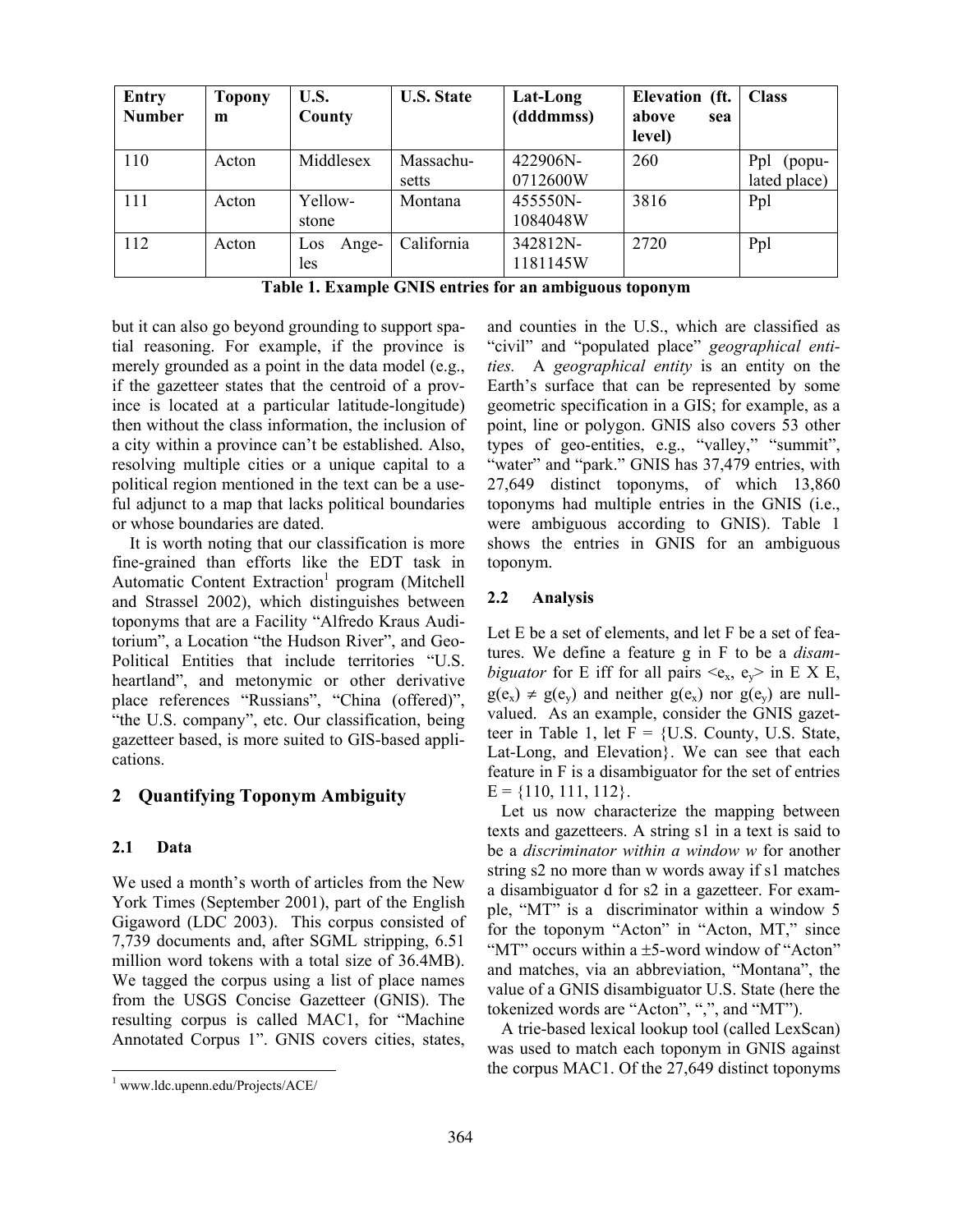in GNIS, only 4553 were found in the corpus (note that GNIS has only U.S. toponyms). Of the 4553 toponyms, 2911 (63.94%) were "bare" toponyms, lacking a local discriminator within a ±5-word window that could resolve the name.

Of the 13,860 toponyms that were *ambiguous*  according to GNIS, 1827 of them were found in MAC1, of which only 588 had discriminators within a  $\pm$ 5-word window (i.e., discriminators which matched gazetteer features that disambiguated the toponym). Thus, **67.82%** of the 1827 toponyms found in MAC1 that were ambiguous in GNIS lacked a discriminator.

This 67.82% proportion is only an estimate of true toponym ambiguity, even for the sample MAC1. There are several sources of error in this estimate: (i) World cities, capitals and countries were not yet considered, since GNIS only covered U.S. toponyms. (ii) In general, a single feature (e.g., County, or State) may not be sufficient to disambiguate a set of entries. It is of course possible for two different places named by a common toponym to be located in the same county in the same state. However, there were no toponyms with this property in GNIS. (iii) A string in MAC1 tagged by GNIS lexical lookup as a toponym may not have been a place name at all (e.g., "Lord Acton lived …"). Of the toponyms that were spurious, most were judged by us to be common words and person names. This should not be surprising, as 5341 toponyms in GNIS are also person names according to the U.S. Census Bureau<sup>2</sup> (iv) LexScan wasn't perfect, for the following reasons. First, it sought only exact matches. Second, the matching relied on expansion of standard abbreviations. Due to non-standard abbreviations, the number of true U.S. toponyms in the corpus likely exceeded 4553. Third, the matches were all case-sensitive: while case-insensitivity caused numerous spurious matches, case-sensitivity missed a more predictable set, i.e. all-caps dateline toponyms or lowercase toponyms in Internet addresses.

Note that the 67.82% proportion is just an estimate of *local* ambiguity. Of course, there are often non-local discriminators (outside the ±5-word windows); for example, an initial place name reference could have a local discriminator, with subsequent references in the article lacking local discriminators while being *coreferential* with the initial reference. To estimate this, we selected cases where a toponym was discriminated on its first mention. In those cases, we counted the number of times the toponym was repeated in the same document without the discriminator. We found that **73%** of the repetitions lacked a local discriminator, suggesting an important role for coreference (see Sections 4 and 5).

# **3 Knowledge Sources for Automatic Disambiguation**

To prepare a toponym disambiguator, we required a gazetteer as well as corpora for training and testing it.

### **3.1 Gazetteer**

To obtain a gazetteer that covered worldwide information, we harvested countries, country capitals, and populous world cities from two websites ATLAS<sup>3</sup> and GAZ<sup>4</sup>, to form a consolidated gazetteer (WAG) with four features G1,..,G4 based on geographical inclusion, and three classes, as shown in Table 2. As an example, an entry for Aberdeen could be the following feature vector: G1=United States, G2=Maryland, G3=Harford County, G4=Aberdeen, CLASS=ppl.

We now briefly discuss the merging of ATLAS and GAZ to produce WAG. ATLAS provided a simple list of countries and their capitals. GAZ recorded the country as well as the population of 700 cities of at least 500,000 people. If a city was in both sources, we allowed two entries but ordered them in WAG to make the more specific type (e.g. "capital") the default sense, the one that LexScan would use. Accents and diacritics were stripped from WAG toponyms by hand, and aliases were associated with standard forms. Finally, we merged GNIS state names with these, as well as abbreviations discovered by our abbreviation expander.

### **3.2 Corpora**

We selected a corpus consisting of 15,587 articles from the complete Gigaword Agence France

 $\overline{a}$ 

<sup>2</sup> www.census.gov/genealogy/www/freqnames.html

<sup>3</sup> . www.worldatlas.com

<sup>4</sup> www.worldgazetteer.com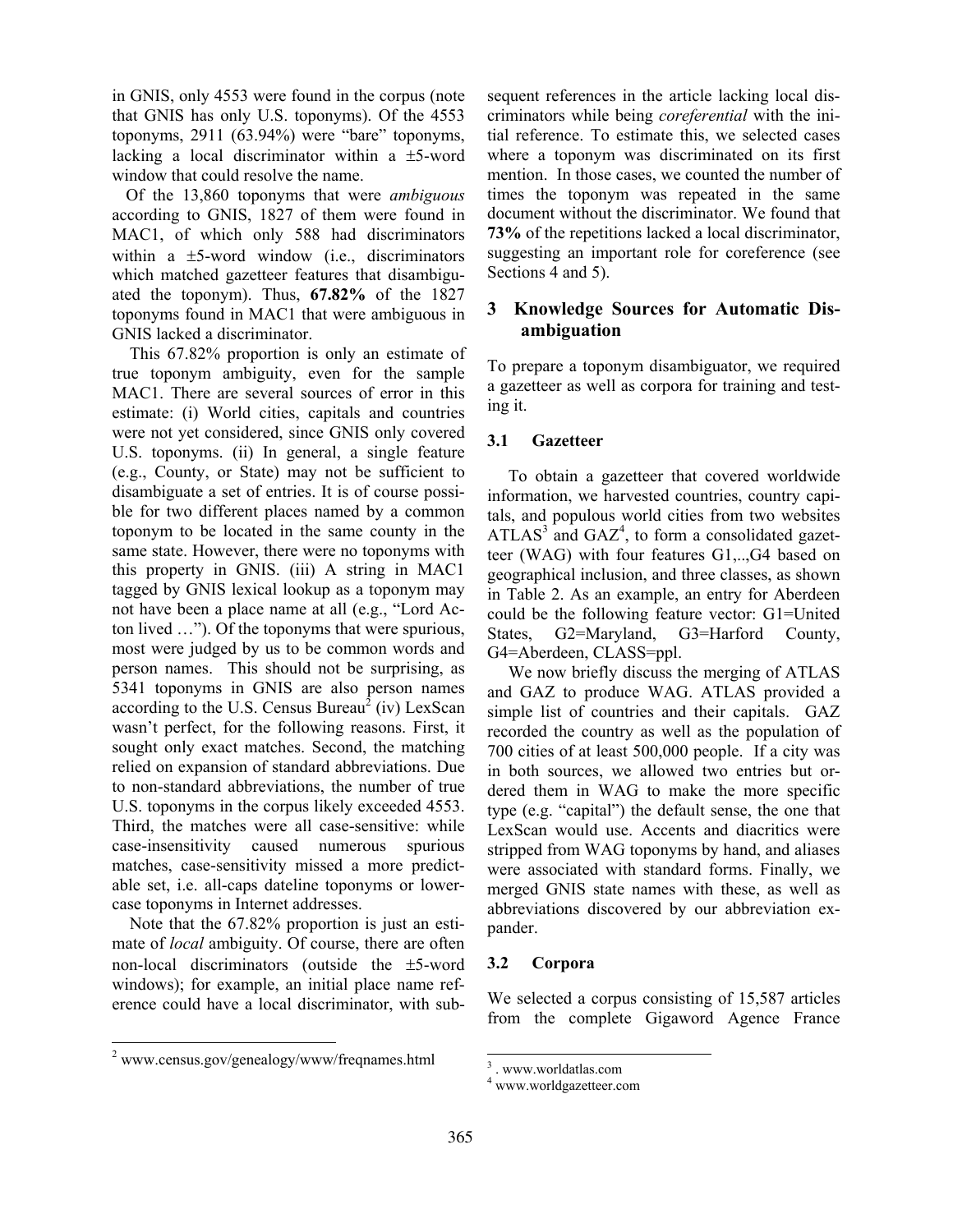Presse, May 2002. LexScan was used to tag, insensitive to case, all WAG toponyms found in this corpus, with the attributes in Table 2. If there were

multiple entries in WAG for a toponym, LexScan only tagged the preferred sense, discussed below. The resulting tagged corpus, called MAC-DEV,

| Tag<br>$At-$   | <b>Description</b>                                                                      |
|----------------|-----------------------------------------------------------------------------------------|
| tribute        |                                                                                         |
| <b>CLASS</b>   | Civil (Political Region or Administrative Area, e.g. Country, Province, County), Ppl    |
|                | (Populated Place, e.g. City, Town), Cap (Country Capital, Provincial Capital, or County |
|                | Seat)                                                                                   |
| G1             | Country                                                                                 |
| G2             | Province (State) or Country-Capital                                                     |
| G <sub>3</sub> | County or Independent City                                                              |
| G <sub>4</sub> | City, Town (Within County)                                                              |

### **Table 2: WAG Gazetteer Attributes**

| Corpus     | <b>Size</b>                 | <b>Use</b>                            | <b>How Annotated</b>  |
|------------|-----------------------------|---------------------------------------|-----------------------|
| MAC1       | 6.51 million words with     | Ambiguity Study (Gigaword NYT Sept.   | of<br>all<br>LexScan  |
|            | 61,720 place names (4553)   | 2001) (Section 2)                     | senses, no attributes |
|            | distinct) from GNIS         |                                       | marked                |
| MAC-       | 5.47 million words with     | Development Corpus (Gigaword AFP      | LexScan using at-     |
| <b>DEV</b> | 124,175<br>place<br>names   | May $2002$ ) (Section 4)              | tributes from WAG,    |
|            | (1229)<br>distinct)<br>from |                                       | with heuristic pref-  |
|            | WAG                         |                                       | erence                |
| MAC-       | 6.21 million words with     | Machine Learning Corpus (Gigaword AP  | LexScan using at-     |
| ML         | 181,866<br>place<br>names   | Worldwide January 2002) (Section 5)   | tributes from WAG,    |
|            | (1322)<br>distinct)<br>from |                                       | with heuristic pref-  |
|            | WAG                         |                                       | erence                |
| <b>HAC</b> | 83,872 words with 1275      | Human Annotated Corpus (from Time-    | LexScan<br>using      |
|            | place names (435 distinct)  | Bank 1.2, and Gigaword NYT Sept. 2001 | WAG, with<br>attrib-  |
|            | from WAG.                   | and June $2002$ ) (Section 5)         | utes and sense being  |
|            |                             |                                       | manually corrected    |

# **Table 3. Summary of Corpora**

| Term found   | <b>T-test</b>  | $T-$       | <b>Term</b><br>found | <b>T-test</b>    | <b>T-test</b> | <b>Term found</b> | Т-         | <b>T-test</b>  |
|--------------|----------------|------------|----------------------|------------------|---------------|-------------------|------------|----------------|
| with Cap     | Civil          | test       | with <i>Ppl</i>      | Civil            | Cap           | with Civil        | test       | Cap            |
|              |                | <b>Ppl</b> |                      |                  |               |                   | <b>Ppl</b> |                |
| 'stock'      | $\overline{4}$ | 4          | 'winter'             | 3.61             | 3.61          | 'air'             | 3.16       | 3.16           |
| 'exchange'   | 4.24           | 4.24       | 'telephone'          | 3.16             | 3.16          | 'base'            | 3.16       | 3.16           |
| 'embassy'    | 3.61           | 3.61       | 'port'               | 3.46             | 3.46          | 'accuses'         | 3.61       | 3.61           |
| 'capital'    | 1.4            | 2.2        | 'midfielder'         | 3.46             | 3.46          | 'northern'        | 5.57       | 5.57           |
| 'airport'    | 3.32           | 3.32       | 'city'               | 1.19             | 1.19          | 'airlines'        | 4.8        | 4.8            |
| 'summit'     | $\overline{4}$ | 4          | 'near'               | 2.77             | 3.83          | 'invaded'         | 3.32       | 3.32           |
| 'lower'      | 3.16           | 3.16       | 'times'              | 3.16             | 3.16          | 'southern'        | 3.87       | 6.71           |
| 'visit'      | 4.61           | 4.69       | 'southern'           | 3.87             | 3.87          | 'friendly'        | 4          | $\overline{4}$ |
| 'conference' | 4.24           | 4.24       | 'yen'                | $\boldsymbol{4}$ | 0.56          | 'state-run'       | 3.32       | 3.32           |
| 'agreement'  | 3.16           | 3.16       | 'attack'             | 0.18             | 3.87          | 'border'          | 7.48       | 7.48           |

# **Table 4. Top 10 terms disambiguating toponym classes**

was used as a development corpus for feature exploration. To disambiguate the sense for a

toponym that was ambiguous in WAG, we used two preference heuristics. First, we searched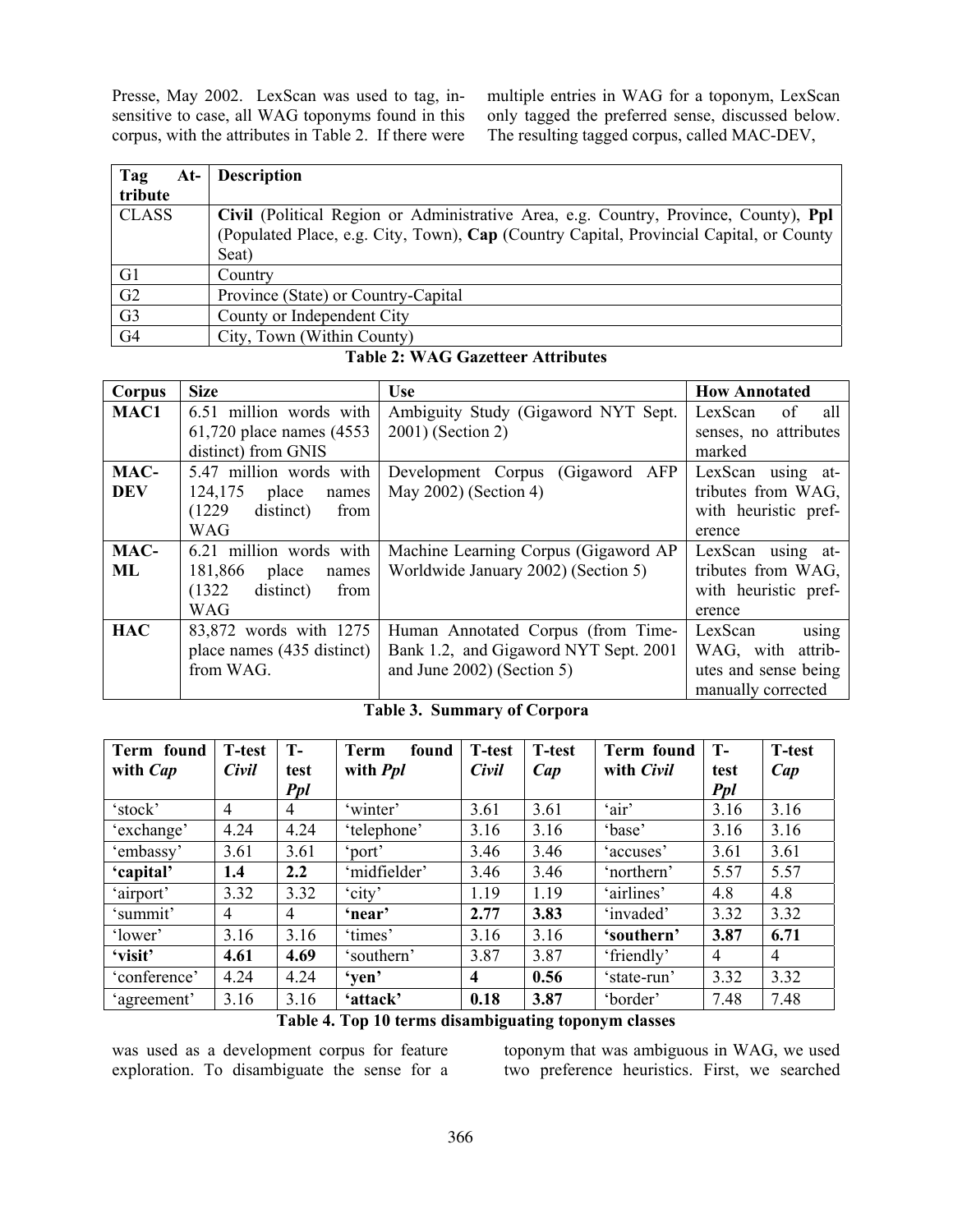MAC1 for two dozen highly frequent ambiguous toponym strings (e.g., "Washington", etc.), and observed by inspection which sense predominated in MAC1, preferring the predominant sense for each of these frequently mentioned toponyms. For example, in MAC1, "Washington" was predominantly a Capital. Second, for toponyms outside this most frequent set, we used the following specificity-based preference: *Cap. > Ppl > Civil*. In other words, we prefer the more specific sense; since there are a smaller number of Capitals than Populated places, we prefer Capitals to Populated Places.

For machine learning, we used the Gigaword Associated Press Worldwide January 2002 (15,999 articles), tagged in the same way by LexScan as MAC-DEV was. This set was called MAC-ML. Thus, MAC1, MAC-DEV, and MAC-ML were all generated automatically, without human supervision.

For a blind test corpus with human annotation, we opportunistically sampled three corpora: MAC1, TimeBank  $1.2<sup>5</sup>$  and the June 2002 New York Times from the English Gigaword, with the first author tagging a random 28, 88, and 49 documents respectively from each. Each tag in the resulting human annotated corpus (HAC) had the WAG attributes from Table 2 with manual correction of all the WAG attributes. A summary of the corpora, their source, and annotation status is shown in Table 3.

### **4 Feature Exploration**

We used the tagged toponyms in MAC-DEV to explore useful features for disambiguating the classes of toponyms. We identified single-word terms that co-occurred significantly with classes within a k-word window (we tried  $k = \pm 3$ , and  $k=\pm 20$ ). These terms were scored for pointwise mutual information (MI) with the classes. Terms with average tf.idf of less than 4 in the collection were filtered out as these tended to be personal pronouns, articles and prepositions**.** 

To identify which terms helped select for particular classes of toponyms, the set of 48 terms whose MI scores were above a threshold  $(-11)$ , chosen by inspection) were filtered using the student's t-statistic, based on an idea in (Church

 $\overline{a}$ 

and Hanks 1991). The t-statistic was used to compare the distribution of the term with one class of toponym to its distribution with other classes to assess whether the underlying distributions were significantly different with at least 95% confidence. The results are shown in Table 4, where scores for a term that occurred jointly in a window with at least one other class label are shown in bold. A t-score  $> 1.645$  is a significant difference with 95% confidence**.** However, because joint evidence was scarce, we eventually chose not to eliminate Table 4 terms such as 'city' (t =1.19) as features for machine learning. Some of the terms were significant disambiguators between only one pair of classes, e.g. 'yen,' 'attack,' and 'capital,' but we kept them on that basis.

| <b>Feature</b>        | <b>Description</b>            |  |  |  |
|-----------------------|-------------------------------|--|--|--|
| Name                  |                               |  |  |  |
| Abbrev                | Value is <i>true</i> iff the  |  |  |  |
|                       | toponym is abbreviated.       |  |  |  |
| <i>AllCaps</i>        | Value is <i>true</i> iff the  |  |  |  |
|                       | toponym is all capital let-   |  |  |  |
|                       | ters.                         |  |  |  |
| Left/Right            | Values are the ordered        |  |  |  |
| $Pos\{1, \ldots, k\}$ | tokens up to $k$ positions to |  |  |  |
|                       | the left/right                |  |  |  |
| WkContext             | Value is the <i>set</i> of MI |  |  |  |
|                       | collocated terms found in     |  |  |  |
|                       | windows of $\pm k$ tokens (to |  |  |  |
|                       | the left and right)           |  |  |  |
| TagDis-               | Value is the set of           |  |  |  |
| course                | CLASS values represented      |  |  |  |
|                       | by all toponyms from the      |  |  |  |
|                       | document: e.g., the set       |  |  |  |
|                       | {civil, capital, $ppl$ }      |  |  |  |
| CorefClass            | Value is the CLASS if         |  |  |  |
|                       | any for a prior mention of    |  |  |  |
|                       | a toponym in the docu-        |  |  |  |
|                       | ment, or none                 |  |  |  |

**Table 5. Features for Machine Learning**

Based on the discovered terms in experiments with different window sizes, and an examination of MAC1 and MAC-DEV, we identified a final set of features that, it seemed, might be useful for machine learning experiments. These are shown in Table 5. The features *Abbrev* and *Allcaps* describe evidence internal to the toponym:

<sup>&</sup>lt;sup>5</sup> www.timeml.org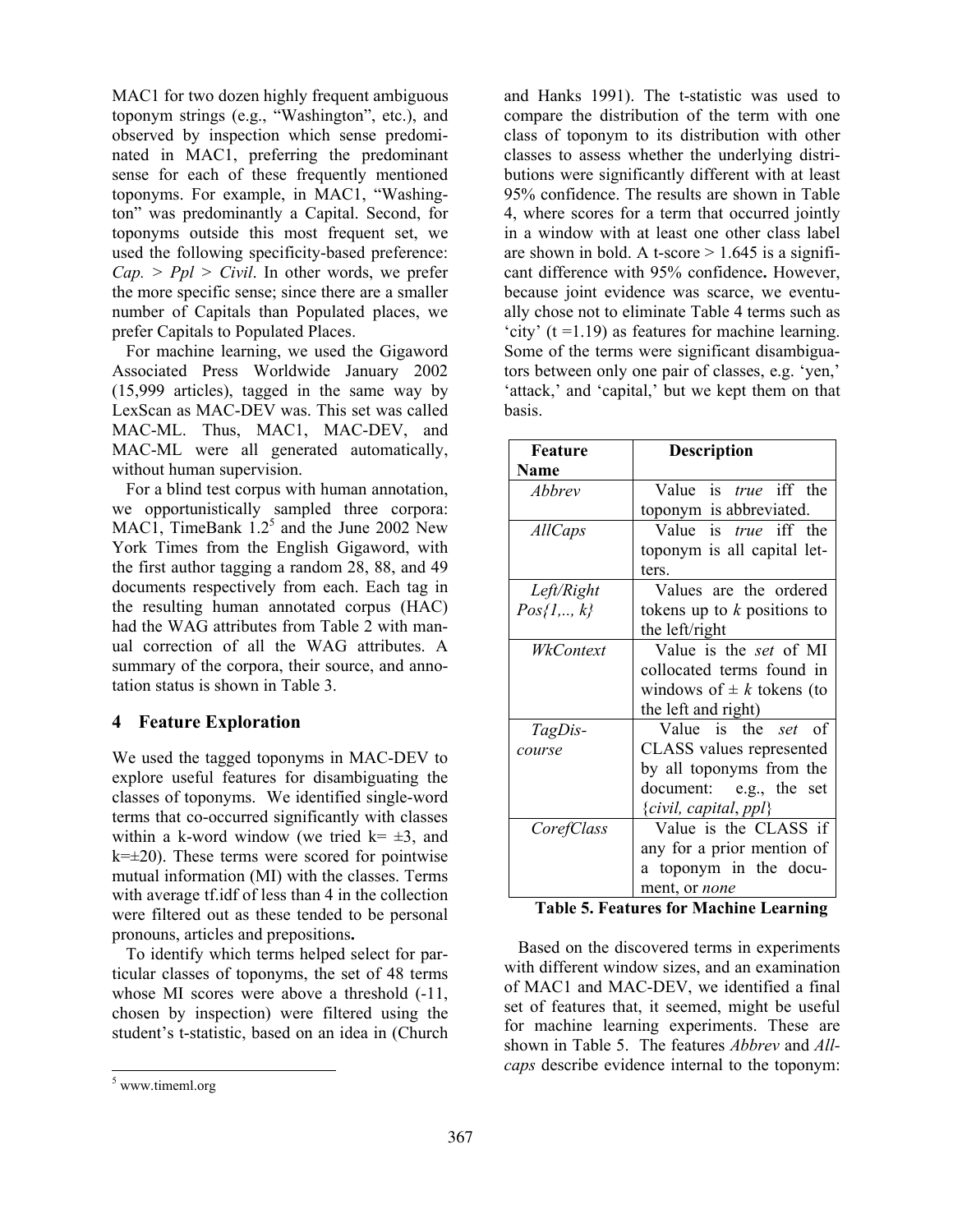an abbreviation may indicate a state (Mass.), territory (N.S.W.), country (U.K.), or some other *civil* place; an all-caps toponym might be a *capital* or *ppl* in a dateline. The feature sets *LeftPos* and *RightPos* target the  $\pm k$  positions in each window as ordered tokens, but note that only windows with a MI term are considered. The domain of *WkContext* is the window of  $\pm k$  tokens around a toponym that contains a MI collocated term.

 We now turn to the global discourse-level features. The domain for *TagDiscourse* is the whole document, which is evaluated for the set of toponym classes present: this information may reflect the discourse topic, e.g. a discussion of U.S. sports teams will favor mentions of cities over states or capitals. The feature *CorefClass*

implements a one sense per discourse strategy, motivated by our earlier observation (from Section 2) that 73% of subsequent mentions of a toponym that was discriminated on first mention were expressed without a local discriminator.

## **5 Machine Learning**

The features in Table 5 were used to code feature vectors for a statistical classifier. The results are shown in Table 6. As an example, when the Ripper classifier (Cohen 1996) was trained on MAC-ML with a window of  $k = \pm 3$  word tokens, the predictive accuracy when tested using crossvalidation MAC-ML was  $88.39\% \pm 0.24$  (where 0.24 is the standard deviation across 10 folds).

|                          |                                                    | <b>Accuracy on Test Set</b>              |                                                                            |                                                 |                                                                                        |  |
|--------------------------|----------------------------------------------------|------------------------------------------|----------------------------------------------------------------------------|-------------------------------------------------|----------------------------------------------------------------------------------------|--|
|                          |                                                    | Window = $\pm 3$                         |                                                                            | Window = $\pm 20$                               |                                                                                        |  |
| <b>Training</b>          | <b>Predictive</b><br><b>Test Set</b>               |                                          | Recall, Preci-                                                             | Predictive                                      | Recall, Precision,                                                                     |  |
| <b>Set</b>               |                                                    | <b>Accuracy</b>                          | sion, F-measure                                                            | Accuracy                                        | F-measure                                                                              |  |
| MAC-ML                   | MAC-ML<br>$(cross-$<br>validation)                 | 88.39<br>$\pm$<br>0.24<br>(Civ.<br>65.0  | Cap r70 p88 f78<br>Civ. r94 p90 f92<br>Ppl r87 p82 f84<br>Avg. r84 p87 f85 | 80.97<br>$\pm$<br>$0.33$ (Civ.<br>57.1)         | Cap r61 p77 f68<br>Civ. r83 p86 f84<br>Ppl r81 p72 f76<br>Avg. r75 p78 f76             |  |
| MAC-DEV                  | MAC-DEV<br>$(cross-$<br>validation)                | 87.08<br>$\pm$<br>0.28<br>(Civ.<br>57.8) | Cap r74 p87 f80<br>Civ. r93 p88 f91<br>Ppl r82 p80 f81<br>Avg. r83 p85 f84 | 81.36<br>$\pm$<br>$0.59$ (Civ.<br>59.3)         | Cap r49 p78 f60<br>Civ. r92 p81 f86<br>Ppl r56 p70 f59<br>Avg. r66 p77 f68             |  |
| MAC-DEV                  | <b>HAC</b>                                         | 68.66<br>(Civ.<br>59.7)                  | Cap r50 p71 f59<br>Civ. r93 p70 f80<br>Ppl r24 p57 f33<br>Avg. r56 p66 f57 | 65.33<br>(Civ. 50.7)                            | $Cap$ $r100$ $p100$<br>f100<br>Civ. r84 p62 f71<br>Ppl r43 p71 f54<br>Avg. r76 p78 f75 |  |
| <b>HAC</b>               | <b>HAC</b><br>$(cross-$<br>validation)             | $77.5 \pm 2.94$<br>(Ppl 72.9)            | Cap r70 p97 f68<br>Civ. r34 p94 f49<br>Ppl r98 p64 f77<br>Avg. r67 p85 f65 | 73.12<br>$\pm$<br>3.09 $(Ppl)$<br>51.3)         | Cap r17 p90 f20<br>Civ. r63 p76 f68<br>Ppl r84 p73 f77<br>Avg. r54 p79 f55             |  |
| $MAC-$<br>DEV+MAC-<br>ML | MAC-<br>DEV+MAC-<br>ML<br>$(cross-$<br>validation) | 86.76<br>$\pm$<br>0.18<br>(Civ.<br>60.7) | Cap r70 p89 f78<br>Civ. r94 r88 f91<br>Ppl r81 p80 f80<br>Avg. r82 p86 f83 | 79.70<br>$\pm$<br>$0.30$ ( <i>Civ.</i><br>59.7) | Cap r56 p73 f63<br>Civ. r83 p86 f84<br>Ppl r80 p68 f73<br>Avg. r73 p76 f73             |  |
| MAC-<br>DEV+MAC-<br>ML   | <b>HAC</b>                                         | 73.07<br>(Civ)<br>51.7)                  | Cap r71 p83 f77<br>Civ. r91 p69 f79<br>Ppl r45 f81 f58<br>Avg. r69 p78 f71 | 78.30<br>(Civ. 50)                              | Cap r100 p63 f77<br>Civ. r91 p75 f82<br>Ppl r63 p88 f73<br>Avg. r85 p75 f77            |  |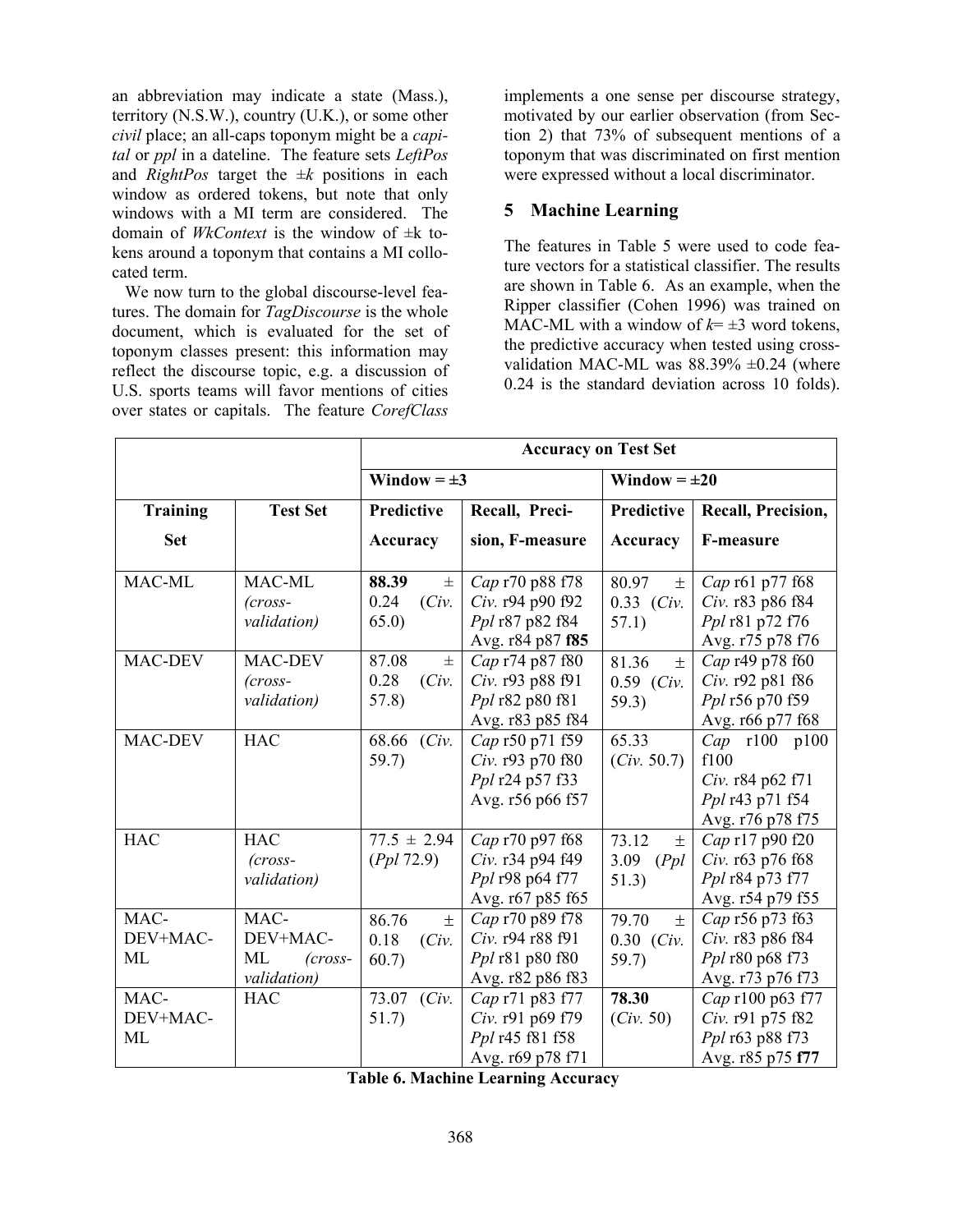The majority class (**Civil**) had the predictive accuracy shown in parentheses. (When tested on a different set from the training set, cross-validation wasn't used). Ripper reports a confusion matrix for each class; Recall, Precision, and F-measure for these classes are shown, along with their average across classes.

In all cases, Ripper is significantly better in predictive accuracy than the majority class. When testing using cross-validation on the same machine-annotated corpus as the classifier was trained on, performance is comparable across corpora, and is in the high 80%, e.g., **88.39** on MAC-ML  $(k=\pm 3)$ . Performance drops substantially when we train on machine-annotated corpora but test on the human-annotated corpus (HAC) (the unsupervised approach), or when we both train and test on HAC (the supervised approach). The noise in the autogenerated classes in the machine-annotated corpus is a likely cause for the lower accuracy of the unsupervised approach. The poor performance of the supervised approach can be attributed to the lack of human-annotated training data: HAC is a small, 83,872-word corpus.

| <b>Rule Description</b>           | Coverage    |
|-----------------------------------|-------------|
| (Window = $\pm 3$ )               | of Examples |
|                                   | in Testing  |
|                                   | (Accuracy)  |
| If not AllCaps(P) and Right-      | 5/67        |
| Pos1(P,'SINGLE QUOTE')            | $(100\%)$   |
| and Civil $\in$ TagDiscourse Then |             |
| $Civil(P)$ .                      |             |
| If not AllCaps $(P)$ and Left-    | 13/67       |
| Pos1(P, southern) and Civil $\in$ | $(100\%)$   |
| TagDiscourse Then Civil(P).       |             |

#### **Table 7. Sample Rules Learnt by Ripper**

*TagDiscourse* was a critical feature; ignoring it during learning dropped the accuracy nearly 9 percentage points. This indicates that prior mention of a class increases the likelihood of that class. (Note that when inducing a rule involving a set-valued feature, Ripper tests whether an element is a member of that set-valued feature, selecting the test that maximizes information gain for a set of examples.) Increasing the *window size* only lowered accuracy when tested on the same corpus (using crossvalidation); for example, an increase from  $\pm 3$ words to  $\pm 20$  words (intervening sizes are not shown for reasons of space) lowered the PA by 5.7

percentage points on MAC-DEV. However, increasing the *training set size* was effective, and this increase was more substantial for larger window sizes: combining MAC-ML with MAC-DEV improved accuracy on HAC by about 4.5% for  $k = \pm 3$ , but an increase of 13% was seen for  $k = \pm 20$ . In addition, F-measure for the classes was steady or increased. As Table 6 shows, this was largely due to the increase in recall on the non-majority classes. The best performance when training Ripper on the machine-annotated MAC-DEV+MAC-ML and testing on the human-annotated corpus HAC was 78.30.

Another learner we tried, the SMO supportvector machine from WEKA (Witten and Frank 2005), was marginally better, showing **81.0** predictive accuracy training and testing on MAC-DEV+MAC-ML (ten-fold cross-validation,  $k=\pm 20$ ) and **78.5** predictive accuracy training on MAC-DEV+MAC-ML and testing on HAC  $(k=\pm 20)$ . Ripper rules are of course more transparent: example rules learned from MAC-DEV are shown in Table 7, along with their coverage of feature vectors and accuracy on the test set HAC.

#### **6 Related Work**

Work related to toponym tagging has included harvesting of gazetteers from the Web (Uryupina 2003), hand-coded rules to place name disambiguation, e.g., (Li et al. 2003) (Zong et al. 2005), and machine learning approaches to the problem, e.g., (Smith and Mann 2003). There has of course been a large amount of work on the more general problem of word-sense disambiguation, e.g., (Yarowsky 1995) (Kilgarriff and Edmonds 2002). We discuss the most relevant work here.

While (Uryupina 2003) uses machine learning to induce gazetteers from the Internet, we merely download and merge information from two popular Web gazetteers. (Li et al. 2003) use a statistical approach to tag place names as a LOCation class. They then use a heuristic approach to location normalization, based on a combination of handcoded pattern-matching rules as well as discourse features based on co-occurring toponyms (e.g., a document with "Buffalo", "Albany" and "Rochester" will likely have those toponyms disambiguated to New York state). Our *TagDiscourse* feature is more coarse-grained. Finally, they assume one sense per discourse in their rules, whereas we use it